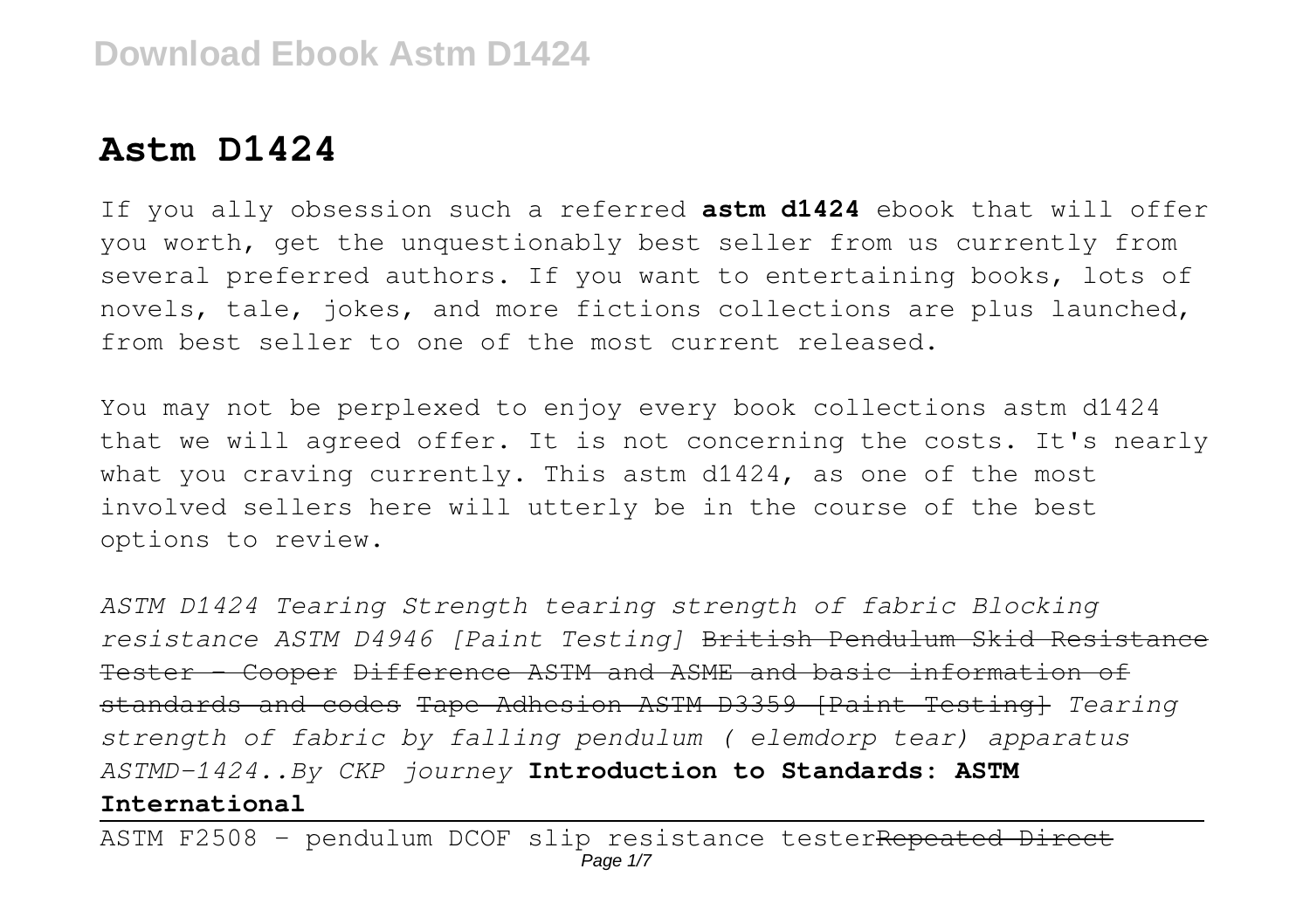Tension Test How correctly method to define the skew and bow fabric *Women in Standards: ASTM International* Winter Morning with acrylic painting step by step | artist A Rahman | Realistic Landscape #8

Fabric Testing - Tear Stength Test

Stanlay Portable Skid Resistance Tester*Piping interview question \u0026 Answers | Piping Analysis* **Setting up the Gilson Pendulum Skid Tester (HM-602W)** #12 Blooms Technique - How I Mix My Products Acrylic Pouring / Pour Painting / Shelee Art Fiber Fineness \u0026 Yarn Count Numbering System || Study With Param || Parmanand

Fabric Pneumatic Bursting Tester TF142C<del>Codes \u0026 Standrds for</del> Piping Pendulum Slip Resistance Test Demonstration Pencil hardness ASTM D3363 [Paint Testing] Robert Allen@Home Fabr **SUNSHINE** 

Improve color fastness to wash of polyester fabric,presentation copy ICQCC-2018 Singapore*Fabric Tensile Strength, Tearing Strength and Bursting strength of knitted fabrics #textiletesting* Webinar | Force Calibration Beyond ASTM and ISO Standards:What Is It and Why It Matters **Paramount textile testing - 7 pearl-accuSHRINK I Nx.wmv** *tearing phone books What is the difference between Code, Standard \u0026 Specification? ????? ??? ????? ???? ?? Code Astm D1424* doi: 10.1520/d1424-09r19 Citation Format ASTM D1424-09(2019), Standard Test Method for Tearing Strength of Fabrics by Falling-Pendulum Page 2/7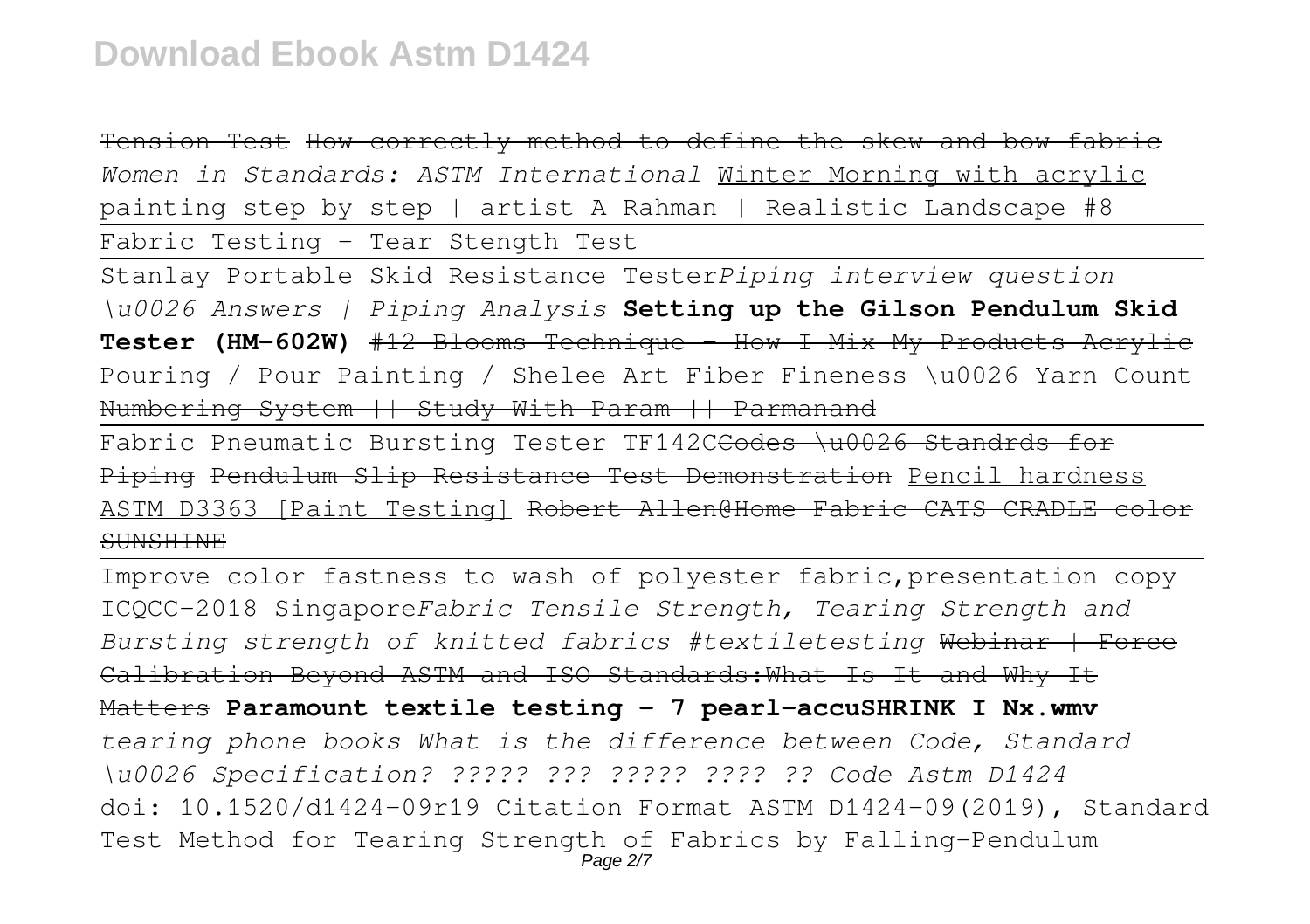(Elmendorf-Type) Apparatus, ASTM International, West Conshohocken, PA, 2019, www.astm.org

*ASTM D1424 - 09(2019) Standard Test Method for Tearing ...* ASTM D1424 - Elmendorf Tear This test determines the force required to produce a single-rip tear in most woven fabrics with a falling pendulum apparatus. (ASTM D1424 is also known as an Elmendorf test.) Get Trusted, Timely Test Results from Experienced Professionals

*ASTM D1424 - Elmendorf Tear - Arcwear - Arc, Flame, and ...* ASTM D1424 - 09(2019) Standard Test Method for Tearing Strength of Fabrics by Falling-Pendulum (Elmendorf-Type) Apparatus Citing ASTM Standards Citation data is made available by participants in CrossRefs Cited-by Linking service.

*ASTM International - Standard References for ASTM D1424 ...* ASTM D1424, 2009 Edition, January 15, 2009 - Standard Test Method for Tearing Strength of Fabrics by Falling-Pendulum (Elmendorf-Type) Apparatus This test method covers the determination of the force required to propagate a single-rip tear starting from a cut in a fabric and using a falling-pendulum (Elmendorf-Type) apparatus.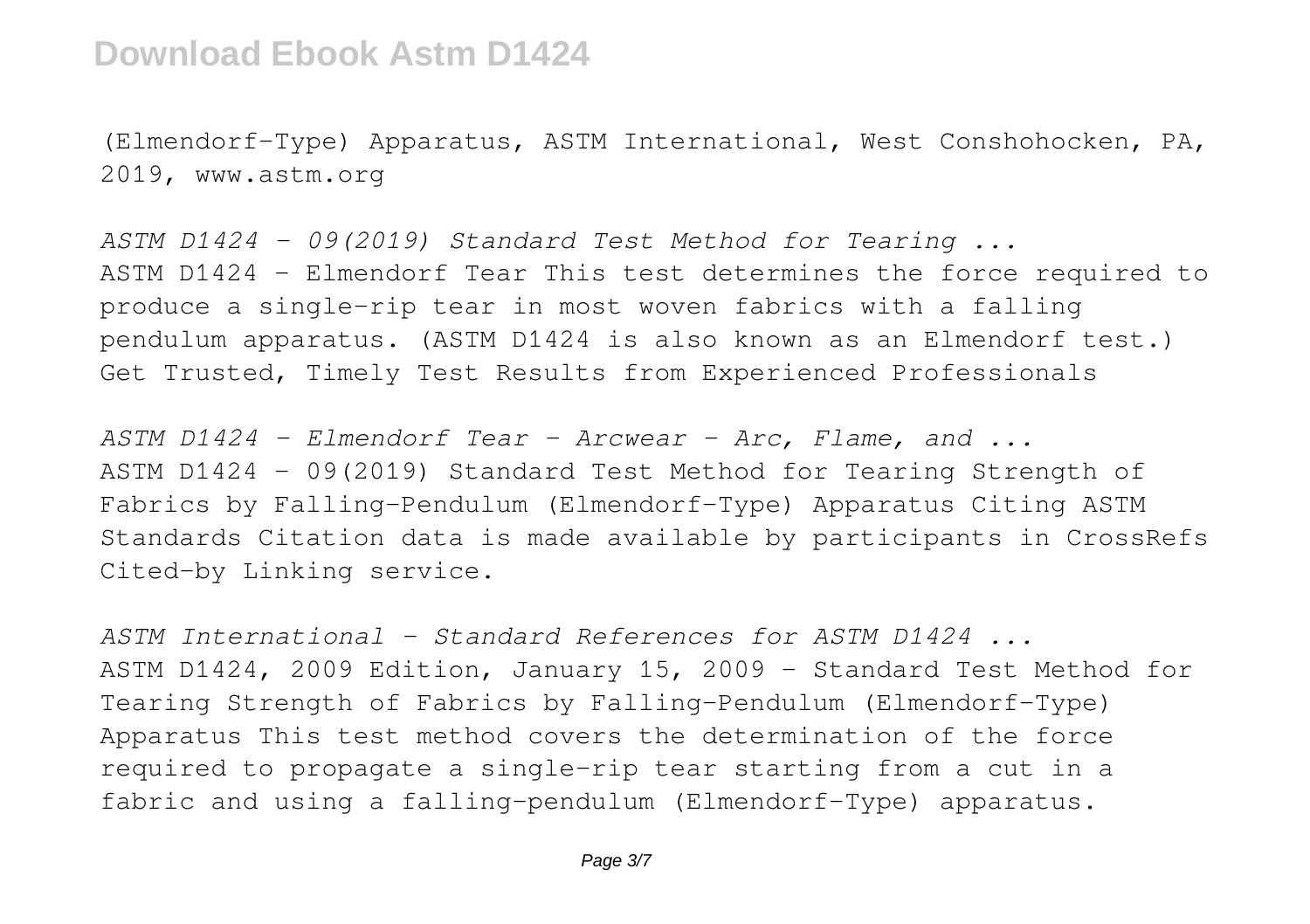*ASTM D1424 : Standard Test Method for Tearing Strength of ...* ASTM D1424. February 25, 1983 STANDARD TEST METHOD FOR TEAR RESISTANCE OF WOVEN FABRICS BY FALLING- PENDULUM (ELMENDORF) APPARATUS A description is not available for this item. View Less. View All. References. This document references: ASTM D123 - Standard Terminology Relating to Textiles. Published ...

*ASTM D1424 - Standard Test Method for Tearing Strength of ...* The ASTM D1424 Elmendorf based tear test is the most popular test for measuring the tearing strength of most fabrics. The Elmendorf test testing machine uses a falling pendulum to tear a fabric specimen.

*ASTM D1424 Tearing Strength of Fabrics by Falling-Pendulum ...* ASTM-D1424 › Standard Test Method for Tearing Strength of Fabrics by Falling-Pendulum (Elmendorf-Type) Apparatus ASTM-D1424 - 2009 R19 EDITION - CURRENT Show Complete Document History How to Order

*ASTM-D1424 | Standard Test Method for Tearing Strength of ...* ASTM-D1424 › Historical Revision Information Standard Test Method for Tearing Strength of Fabrics by Falling-Pendulum Type (Elmendorf) Apparatus ASTM-D1424 - 2007A EDITION - SUPERSEDED Show Complete Document History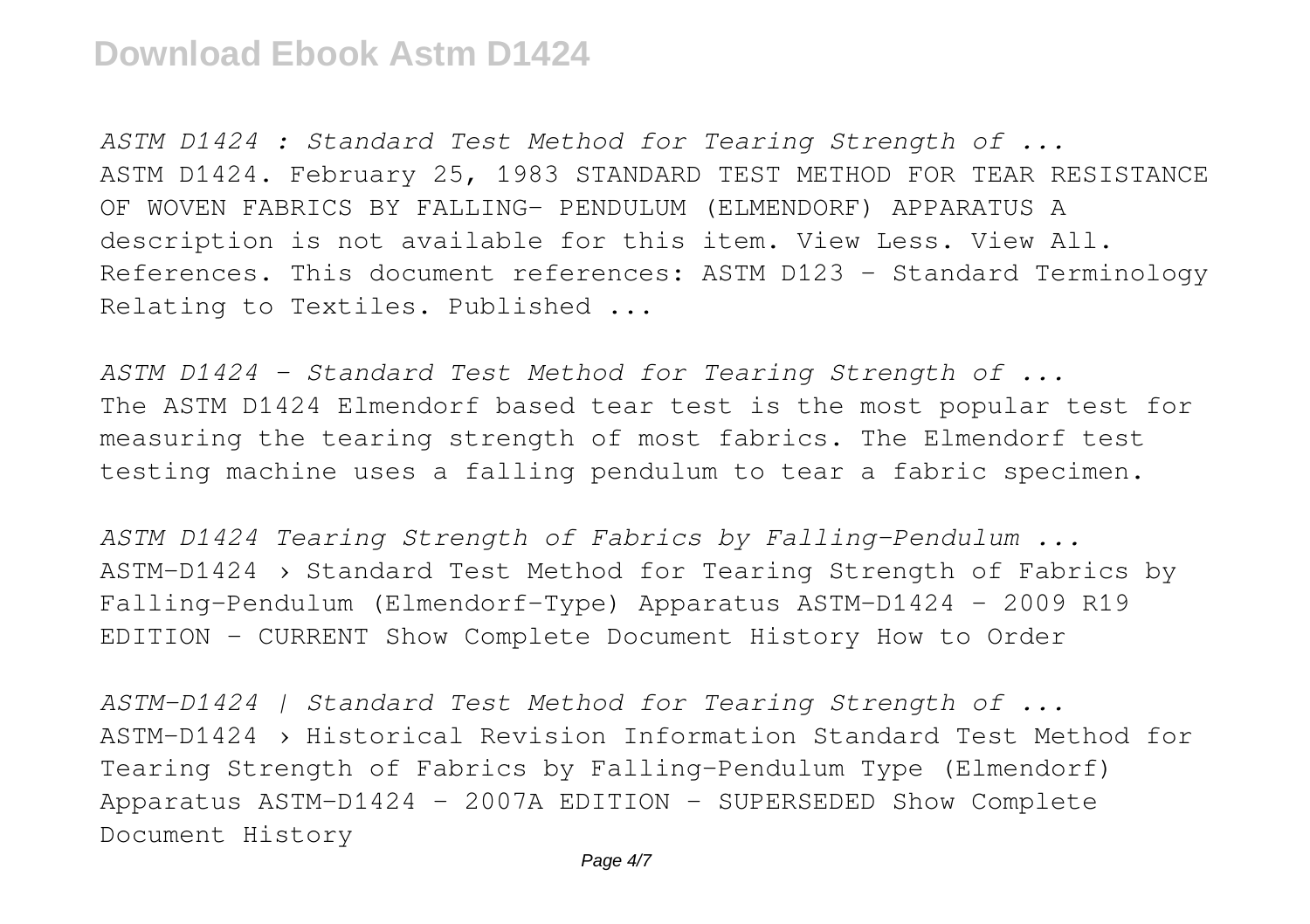*ASTM-D1424 | Standard Test Method for Tearing Strength of ...* Buy ASTM D 1424 : 2009 : R2013 Standard Test Method for Tearing Strength of Fabrics by Falling-Pendulum (Elmendorf-Type) Apparatus from SAI Global

*ASTM D 1424 : 2009 : R2013 Standard Test Method for ...* ASTM D1424 - 07 Standard Test Method for Tearing Strength of Fabrics by Falling-Pendulum Type (Elmendorf) Apparatus SUPERSEDED (click for Active standard)

*ASTM D1424 - 07 Standard Test Method for Tearing Strength ...* ASTM D1424-09 Standard Test Method for Tearing Strength of Fabrics by Falling-Pendulum Type (Elmendorf) Apparatus 1.1 This test method covers the determination of the force required to propagate a singlerip tear starting from a cut in a fabric and using a falling-pendulum (Elmendorf-Type) apparatus.

*ASTM D1424-09 - Standard Test Method for Tearing Strength ...* Historical Standard: ASTM D1424-09 Standard Test Method for Tearing Strength of Fabrics by Falling-Pendulum Type (Elmendorf) Apparatus SUPERSEDED (see Active link, below) ASTM D1424 1.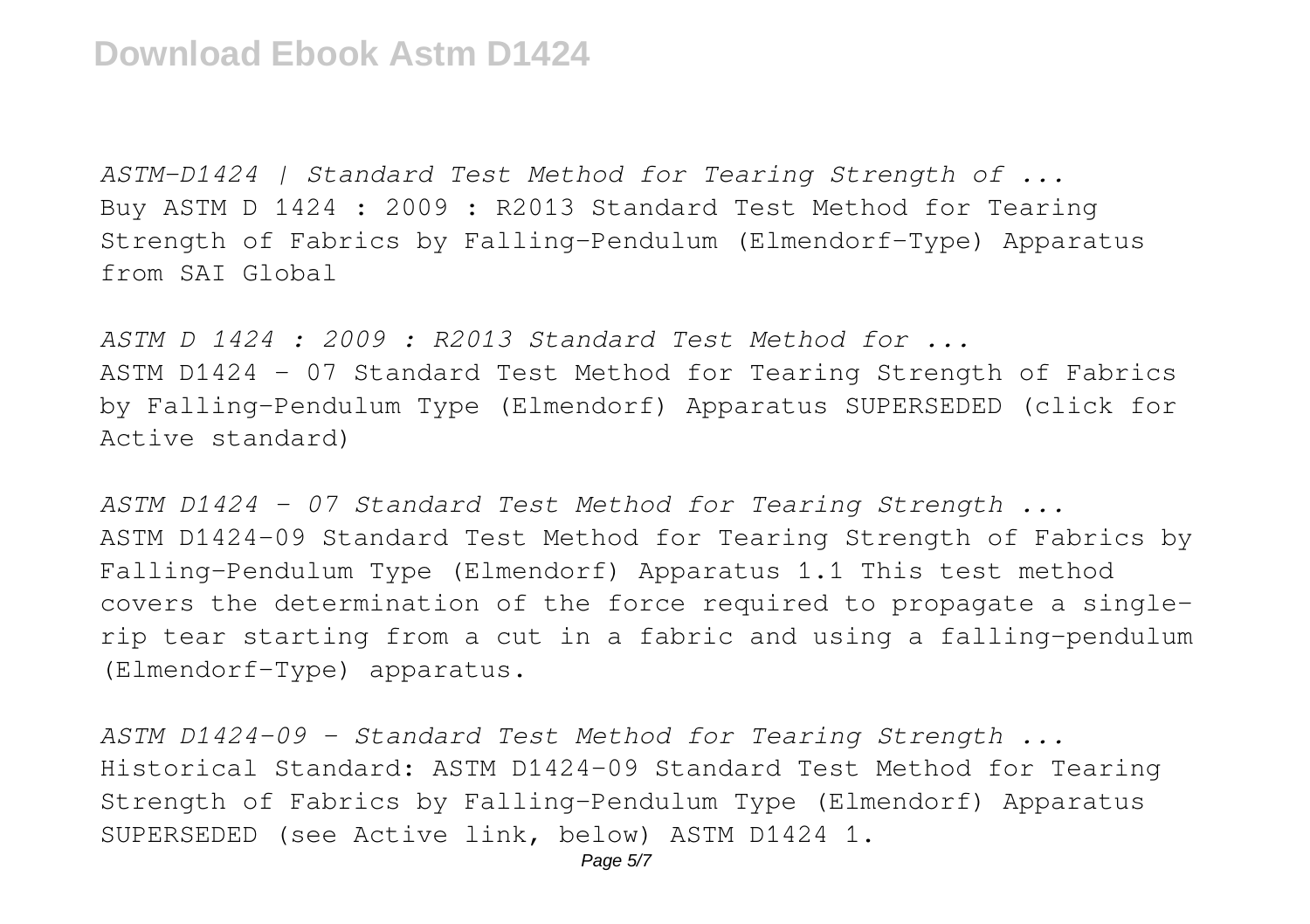#### *ASTM-D1424, 2009 - MADCAD.com*

ASTM D1424-09(2019) Standard Test Method for Tearing Strength of Fabrics by Falling-Pendulum (Elmendorf-Type) Apparatus. standard by ASTM International, 07/01/2019. View all product details

### *ASTM D1424-09(2019) - Techstreet*

Description of ASTM-D1424 . 1.1 This test method covers the determination of the force required to propagate a single-rip tear starting from a cut in a fabric and using a falling-pendulum type (Elmendorf) apparatus.

### *ASTM-D1424, - MADCAD.com*

ASTM 1424 describes a tear strength test using the Elmendorf tear tester. There is the following equation for the relationship between the tearing force and the energy loss: Energy loss = tearing force  $*$ distance .

*Tearing Strength - an overview | ScienceDirect Topics* ASTM D1424 . Flame Resistance of Textiles (Vertical Test) ASTM D6413 Breaking Strength and Elongation (Grab Test) Breaking Strength Only ASTM D5034 Colorfastness to Laundering AATCC61 Method 2A, 3A